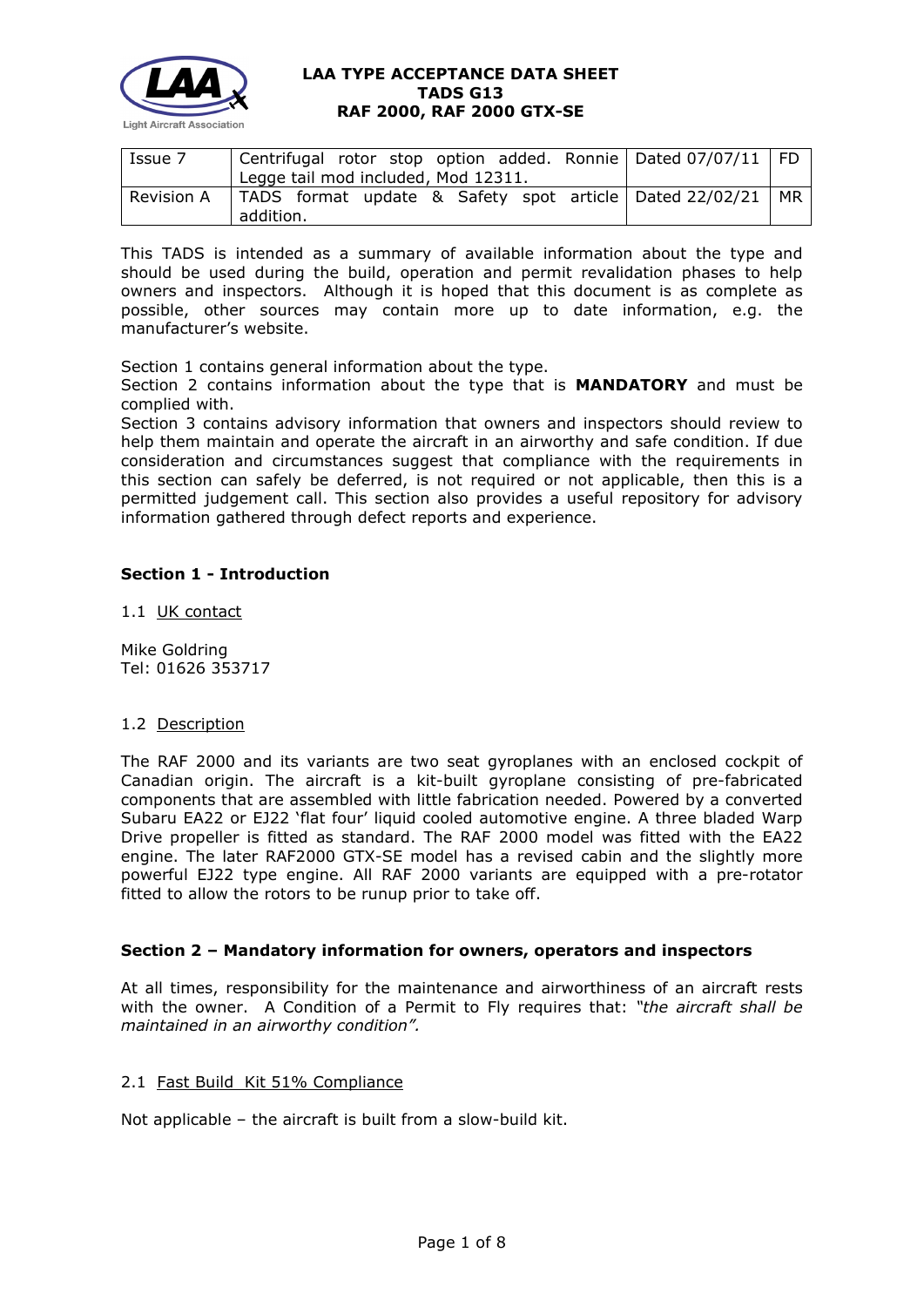

## 2.2 Build Manual

RAF 2000 Build manual

## 2.3 Build Inspections

Build inspection schedule 14 (RAF 2000). Inspector approval code G. Inspector signing off final inspection also requires 'first flight' endorsement.

## 2.4 Flight Manual

RAF 2000 Operator's Manual.

Note supplemental operating procedures as follows:

- a. In "cabin check" add "Check joystick cross tube for fretting from gust lock".
- b. In section 2 under operations/limitations, amend as per MPD 2009-001 (see below).

#### 2.5 Mandatory Permit Directives

- 2003-001 Replaced by MPD 2006-013.
- [2003-007](http://www.lightaircraftassociation.co.uk/engineering/TADs/G13/MPD2003-007.pdf) Rotor blade inspection for cracks. This MPD required initial immediate inspection of the rotor blades for cracks and thereafter requires repeat inspections prior to the first flight of the day. The MPD permits the pilot to perform these 'daily' inspections.
- [2004-011](http://www.lightaircraftassociation.co.uk/engineering/TADs/G13/MPD2004-011.pdf) Door placard. This MPD requires application of certain external placards adjacent to cabin door handles and latches. Compliance was required no later than 13th September 2004. Placards not required while cabin doors are not permitted to be fitted following MPD 2006-013.
- [2006-003](http://www.lightaircraftassociation.co.uk/engineering/TADs/G13/MPD2006-003.pdf) Reinforcements of control system. This MPD mandates fitting RAF 2000 retro-fit kit to increase strength of control system where it has been shown not to meet Section T requirements.
- 2006-013 Replaced by MPD 2009-001.
- [2009-001](http://www.lightaircraftassociation.co.uk/engineering/TADs/G13/MPD2009-001.pdf) This MPD prohibits flight with doors fitted, except when the LAA approved tailplane modification is fitted, and reduces Vne to 70 mph, and imposes other operating restrictions.
- [2009-003](http://www.lightaircraftassociation.co.uk/engineering/TADs/G13/MPD2009-003.pdf) Inspection of rudder cables

Also check the LAA website for MPDs that are non-type specific [\(TL2.22\)](http://www.lightaircraftassociation.co.uk/engineering/TechnicalLeaflets/Operating%20An%20Aircraft/TL%202.22%20non-type%20specific%20MPDs.pdf).

## 2.6 LAA Required Modifications (including LAA issued AILs, SBs, etc)

The terms of the LAA's CAA approval do not extend to investigating the design of complete gyroplanes and the overall type design investigation and approval is carried out by the CAA. As a consequence of the CAA's investigation into the RAF 2000 the following list of modifications and placards is mandatory for all examples on the UK register. This list is supplied to all builders but for the purposes of ongoing inspections the list is provided here. Inspectors should check that any RAF 2000 they inspect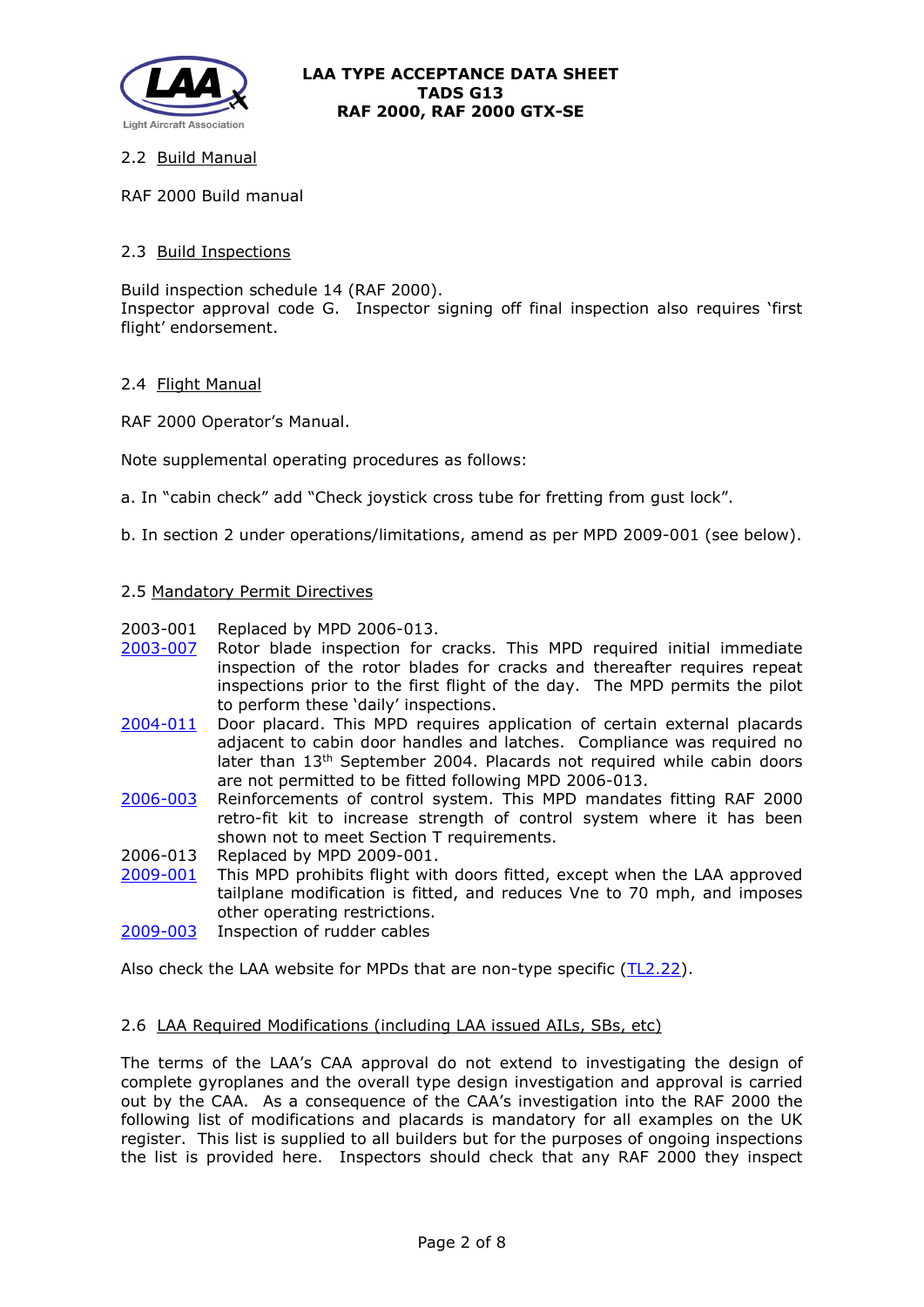

either at first issue or Permit renewal inspection is compliant with the following list. Mods are obtainable from the UK agent, details above.

- a) If the original type of driveshaft pre-rotator is fitted, the rotor spin up drive shaft roll pin connections must be wire locked. Applicants mod. No. RAF/UK/1.
- b) The engine cam belt drive cover attachment bolts must be wire locked. Applicants mod No. RAF/UK/2.
- c) The threaded rudder hinge pin must be replaced by a plain stainless-steel rod threaded at either end and fitted with castle nuts and split pins for retention. Applicants mod No. RAF/UK/3.
- d) Lower mast cheek plate spacer block assembly rivets must be removed and replaced with through-bolts with spacers. Applicants mod No. RAF/UK/4.
- e) Bungee elastic or locking wire must be fitted through the trim springs to ensure that a failed spring is retained. Applicants mod. No. RAF/UK/S3.
- f) The bolts through the mast at the hinge point must be fitted with castle nuts and split pins, as they may be removed routinely for transport or storage of the gyroplane. The rotor brake pivot bolt must also be fitted with a castle nut and split pin. Applicants mod. no. RAF/UK/5.
- g) Witness holes must be checked in the control rods to ensure that there is adequate length of thread on the rod ends engaged. Applicants mod No. RAF/UK/12.
- h) Stops must be fitted to the rudder control system at the rudder pedals. Applicant's mod. No. RAF/UK/S1 shows the details.
- i) The trim wheels must be marked to indicate the direction of rotation for the trim function. A device must be fitted to indicate the fore and aft trim position. Applicant's mod. No. RAF/UK/6 & RAF/UK/7.
- j) The gust lock must be modified to prevent fretting on the control cross rod, Applicant's mod No. RAF/UK/8. Additional plastic sleeves fitted over the control cross rod. Mod No. RAF/UK/S4.
- k) The fuel filler pipe to the seat tank must be padded and the head set bracket removed to prevent a head strike hazard. Applicant's mod. No. RAF/UK/9.
- l) The side ventilators supplied as optional equipment by RAF must be fitted. m) Additional venting must be provided in the fuel filler cap. Applicants mod. No.
- RAF/UK/10.
- n) A fuel level gauge must be fitted, visible to the pilot when strapped in the left seat, either a sight. tube per applicant's mod. No. RAF/UK/S5 or the optional electric fuel sender with gauge on the panel.

## 2.7 Additional engine operating limitations to be placarded or shown by instrument markings

Notes:

- Refer to the engine manufacturer's latest documentation for the definitive parameter values and recommended instruments.
- Where an instrument is not fitted, the limit need not be displayed.

## With Subaru EA22 & EJ22 engine:

Engine water, oil, and fuel temperatures and pressures to be within the limits specified in the Flight Manual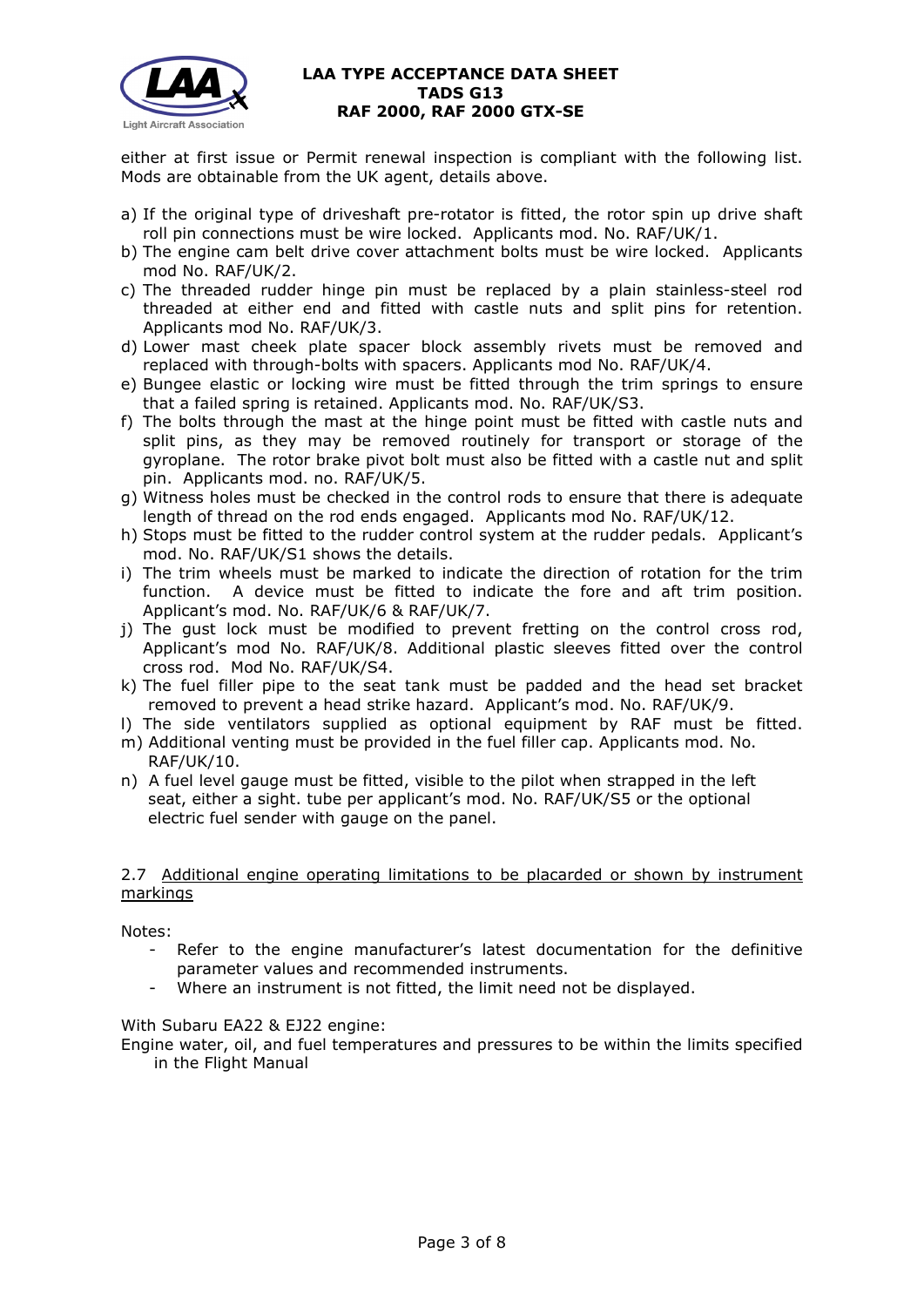

# 2.8 Control surface deflections

| Cyclic (Pitch) | As specified in RAF 2000 flight<br>manual |  |  |
|----------------|-------------------------------------------|--|--|
| Cyclic (Roll)  |                                           |  |  |
| Rudder         |                                           |  |  |

## 2.9 Operating Limitations and Placards

(Note that the wording on an individual aircraft's Operating Limitations document takes precedence, if different.)

*For aircraft without the horizontal stabiliser mod 12311 fitted:*

- 1. Maximum number of occupants authorised to be carried: Two.
- 2. The aircraft must be operated in compliance with the following operating limitations, which shall be displayed in the cockpit by means of placards or instrument markings:
	- 2.1 Aerobatic Limitations Aerobatic manoeuvres are prohibited. Manoeuvres involving a deliberate reduction in normal 'g' shall be avoided. Minimum sustained load factor: 1g
	- 2.2 Loading Limitations Maximum Total Weight Authorised: RAF 2000: 1125 lbs GTX- SE: 1225 lbs

CG Range: Refer to hang check limits. Solo flight from left seat only. Minimum solo pilot weight 100 lbs

- 2.3 Engine Limitations Maximum Engine RPM: RAF 2000: 6000 RAF 2000 GTX-SE: 5500
- 2.4 Airspeed Limitations Maximum Indicated Airspeed (V<sub>NE</sub>): 70mph

## 2.5 Other Limitations

Aircraft to be operated in accordance with the RAF 2000 Flight Manual including UK Supplement. Minimum rotor RPM before start of take-off: 150 RPM The aircraft shall be flown by day and under Visual Flight Rules only. Smoking in the aircraft is prohibited. The aircraft shall not fly closer than 110 metres to any assembly of persons. Flight with doors fitted is prohibited.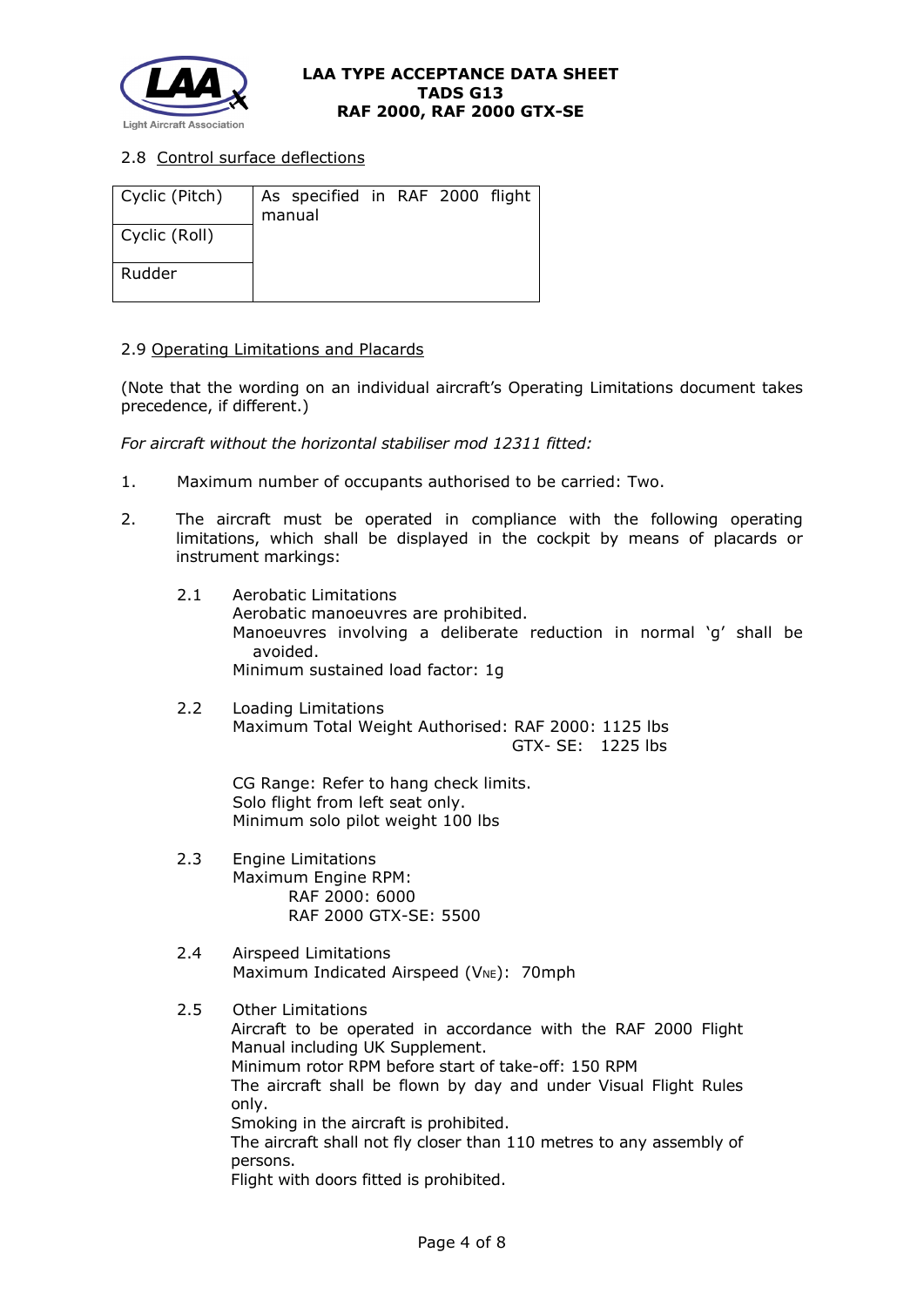

Flight when surface winds exceeds 15 kt is prohibited. Flight when surface wind gust spread exceed 10 kts is prohibited. Continued Flight in moderate, severe or extreme turbulence is prohibited. Maximum airspeed, should such turbulence conditions be encountered, is 60 mph. Additional Placard (located adjacent to ASI): "Maximum permitted airspeed 70 mph, ref MPD 2009-001"

*For aircraft with the horizontal stabiliser mod 12311 fitted:*

- 1. Maximum number of occupants authorised to be carried: Two.
- 2. The aircraft must be operated in compliance with the following operating limitations, which shall be displayed in the cockpit by means of placards or instrument markings:
	- 2.1 Aerobatic Limitations Aerobatic manoeuvres are prohibited. Manoeuvres involving a deliberate reduction in normal 'g' shall be avoided. Minimum sustained load factor: 1g
	- 2.2 Loading Limitations Maximum Total Weight Authorised: 1275 lbs

CG Range: Refer to hang check limits. Solo flight from left seat only. Minimum solo pilot weight 140 lbs

- 2.4 Engine Limitations Maximum Engine RPM: 5500
- 2.4 Airspeed Limitations Maximum Indicated Airspeed (V<sub>NE</sub>): 70mph

## 2.5 Other Limitations

Gyroplane to be operated in accordance with RAF Flight Manual including UK supplement and Pilot's Notes for RAF 2000 with Horizontal Tail' dated 10.6.08.

Minimum rotor RPM before start of take-off: 150 RPM

The aircraft shall be flown by day and under Visual Flight Rules only.

Smoking in the aircraft is prohibited.

The aircraft shall not fly closer than 110 metres to any assembly of persons.

Max crosswind component for take off or landing 15 mph.

Flight with doors fitted or removed is permitted.

Continued Flight in moderate, severe or extreme turbulence is prohibited.

Maximum airspeed, should such conditions be encountered, is 60 mph.

LAA modification 12311 (horizontal tailplane, tip fins, rudder centring springs and pip pin door hinges) must be fitted.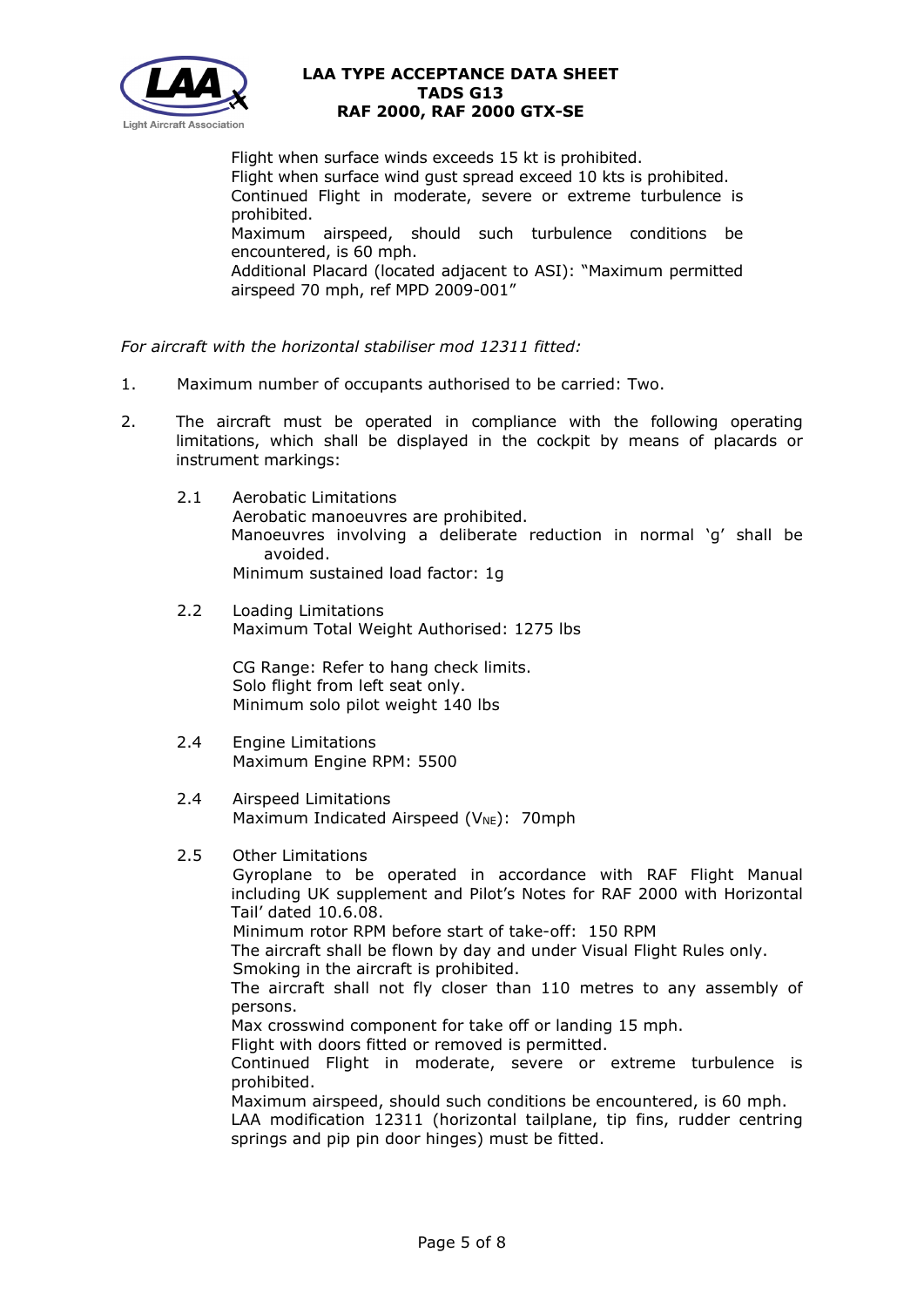

Tailplane, tailplane attachments and keel tube to be inspected in vicinity of base of mast and rear engine mount attachments for signs of cracking or distortion at each pre-flight inspection.

# *Additional Placards for all examples:*

A fireproof identification plate must be fitted to fuselage, engraved or stamped with aircraft's registration letters.

The following placards must be fitted in addition to all placards recommended by RAF:

- 1. The inside of the door must be placarded to indicate the procedure to be used to enable the doors to be forced open from the inside in an emergency. *"In emergency – release".* Mod No. RAF/UK/S6.
- 2. A placard, indicating that switching the ignition switch off ensures that the fuel is cut off, must be located adjacent to the ignition switch *"Ignition/fuel on/off".* Mod No. RAF/UK/S6.
- 3. A placard adjacent to the fuel filler indicating the fuel grade must be installed as standard. A placard indicating the oil grade and whether the oil is detergent or non-detergent is installed adjacent to the oil filler. Mod No. RAF/UK/11.
- 4. A placard must be displayed in the cabin *"check c of g position before take off"* and on the mast to warn that the mast adjustment must be set correctly prior to flight to ensure that the gyroplane is in trim for the cabin loading being flown. Mod No. RAF/UK/S6.
- 5. The outside of the cabin must be placarded to indicate where to pull on the doors in an emergency to gain access to the cabin. *"In emergency, lift here".*
- 6. In full view of the pilot and crew. *"Occupant Warning – This aircraft has not been certificated to an international requirement".*

For RAF 2000 mandatory placards see also MPD 2004-011 above, also the aircraft's Operating Limitations document.

## 2.10 Maximum permitted empty weight

Not applicable.

## **Section 3 – Advice to owners, operators and inspectors**

## 3.1 Maintenance Manual

The aircraft and engine should be maintained in accordance with the servicing schedule published by RAF. Owners should ensure they obtain this information, including RAF service bulletins, from the UK agent and make this information available to their inspector. Maintenance and inspection should also be in accordance with the checklist in the LAA's gyroplane Permit renewal form (LAA/GR-1) and in accordance with instructions and guidance contained in the LAA Owners Handbook for Ultralight Gyroplanes.

## 3.2 Manufacturer's/Standard Options

The listing below shows the factory options that have been accepted by the LAA.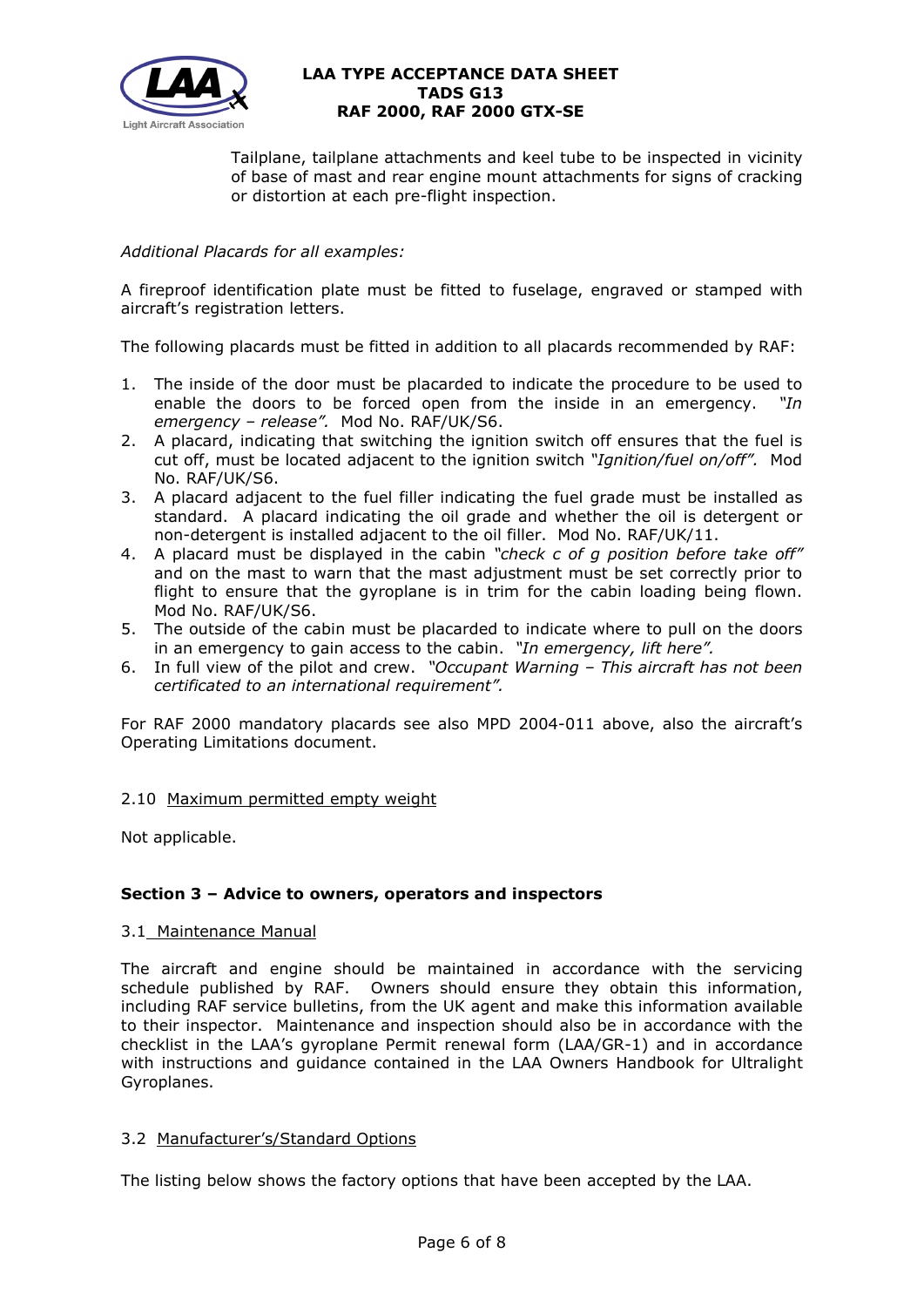

- RAF Alternative seat tank
- RAF Weighted rotor tips and stiffened rotor head
- RAF Centrifugal teeter stops
- RAF fuel injection system (note when the fuel injection system is used, problems have been experienced with engine failure with low fuel levels in the tank – refer to section 3.5 below).

'Ronnie Legge' Horizontal tail modification MOD 12311, which also involves addition of cabin doors retained by pip-pin hinge pins and additional rudder centring springs, and allows an increase in max gross weight to 1275 lbs.

Note the RAF optional 'stabiliser' tab is NOT accepted by LAA or CAA.

## 3.3 Manufacturer's Information (including Service Bulletins, Service Letters, etc)

In the absence of any over-riding LAA classification, inspections and modifications published by the manufacturer should be satisfied according to the recommendation of the manufacturer. It is the owner's responsibility to be aware of and supply such information to their Inspector.

Service bulletins are available from the UK agent.

## 3.4 Special Inspection Points

The following is a list of specific items to watch closely on the RAF 2000, provided by the UK agent:

- a) Check the two eyebolts acting as mounts for the alternator as these can fracture, particularly if the spacing between them has not been set correctly and they have been placed in lateral tension.
- b) The battery should have some form of secure connections to the terminals as the screw-on type supplied are not really sufficient for the job.
- c) Check for any run-off on the prerotator belt black rubber marking on the crankcase is a give- away.
- d) Check for cracks where the prerotator mounting bracket is attached to the crankcase.
- e) Check security of the small eyebolts at each end of the lower main control rod.

Following any roll-over accident, contact LAA to discuss repair proposals and mandatory replacement of highly stressed components, pushrod rod-ends etc which may have been over-stressed in the accident. Refer to RAF service information.

Note that in additional to standard flight instrumentation, the ANO requires that a slip indicator is fitted to all gyroplanes. On pusher gyroplanes this is usually accomplished with a simple yaw string on the aircraft centreline in view of the pilot.

In some cases, there has been wear of the base of the lower cyclic control rods due to their rubbing on the trim springs. Inspectors should check that excessive wear has not occurred. To avoid wear occurring, a short length of protective tape can be fitted over the affected area at the bottom ends of the pushrods such as proprietary propeller leading edge anti-chafing tape.